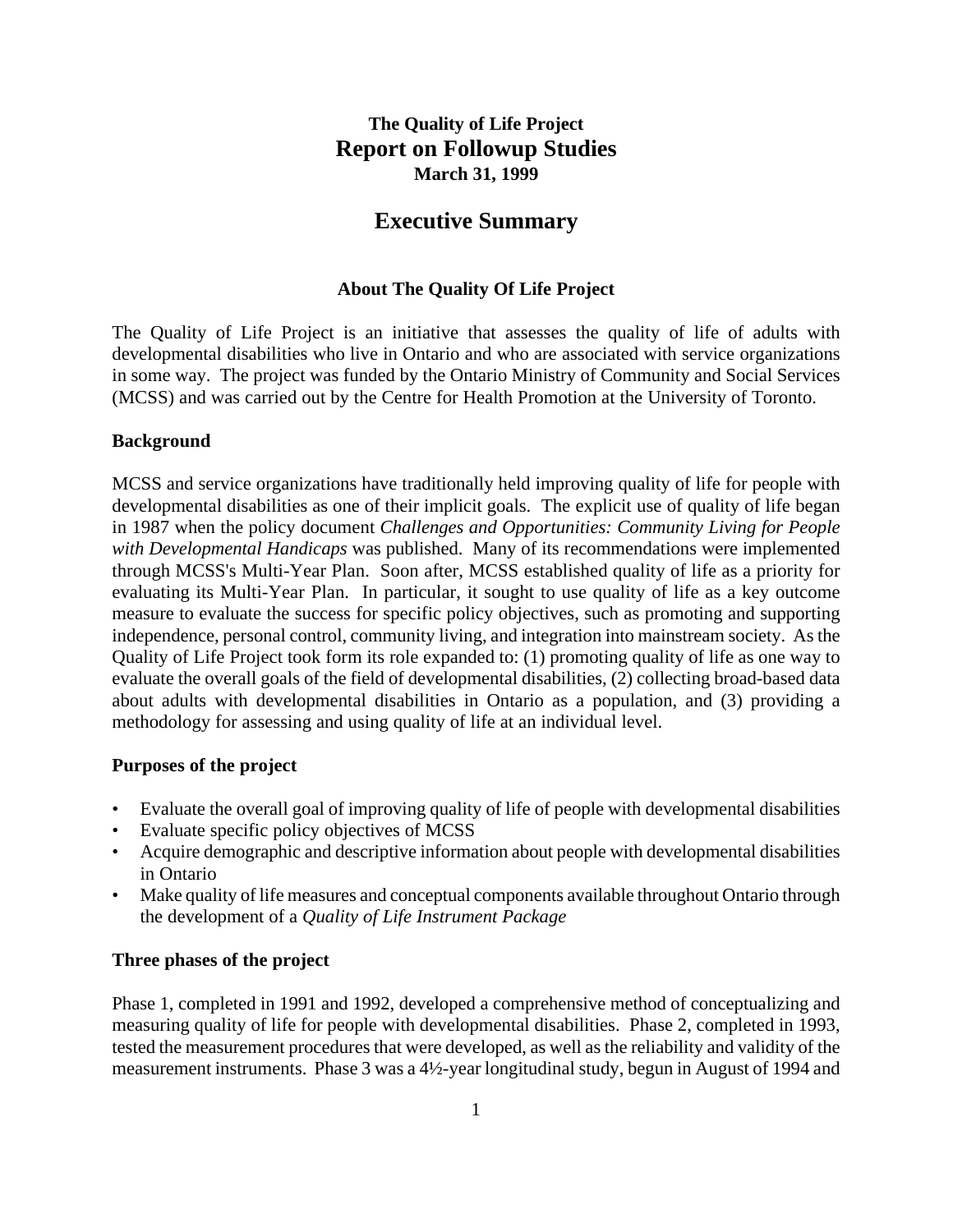completed in March 1999, that assessed the quality of life of a sample of adults with developmental disabilities throughout Ontario, and followed some people from this sample over a 3-year period.

### **The Participants**

For Phases III of the project, a sample of 504 participants were drawn from 23 randomly selected areas across Ontario. Participants were selected from each of 5 regions of Ontario, and from 4 living options: large care, small care, independent living, and living with families. In the two followup studies, quality of life was assessed for 200 of these participants.

#### **Demographic and Service Information**

Key findings from the demographic and service information collected include:

### **People who continue to live in facilities**

- Continue to receive about the same kinds of supports over the three times periods studied.
- Are more likely to have personal support plans than they were in 1995.
- Are *less* likely now to have a formal occupational activity than they were in 1995.
- Are seen by others as having more capacity for independence than was the case in 1995.

### **People who moved from facilities to communities**

- Had little or no involvement in choosing the geographic location or the specific home to which they moved.
- Moved to stable, urban houses that are not especially characterized by diversity.
- Have more privacy, spending money, possessions, and personal freedom than when they lived in facilities.
- Are substantially *less* likely now to have a formal occupational activity.
- Are very likely to have personal support plans.
- Get more in practical and emotional support from their parents and siblings than they did in facilities.
- Have *not* experienced a decrease in the use of psychotropic medications.
- Use their communities much more than they did when they lived in facilities, although cost, ability to get around, and especially being accepted are still problematic for some.
- Are seen by others as having more capacity for independence than was the case when they lived in facilities.

#### **People who continue to live in communities**

- Have experienced little change in their life conditions in recent years.
- Are experiencing more difficulty participating in their communities than in 1995.
- Are much more likely recently to have no formal occupational activity than in 1995.

## **Quality Of Life and Life Changes**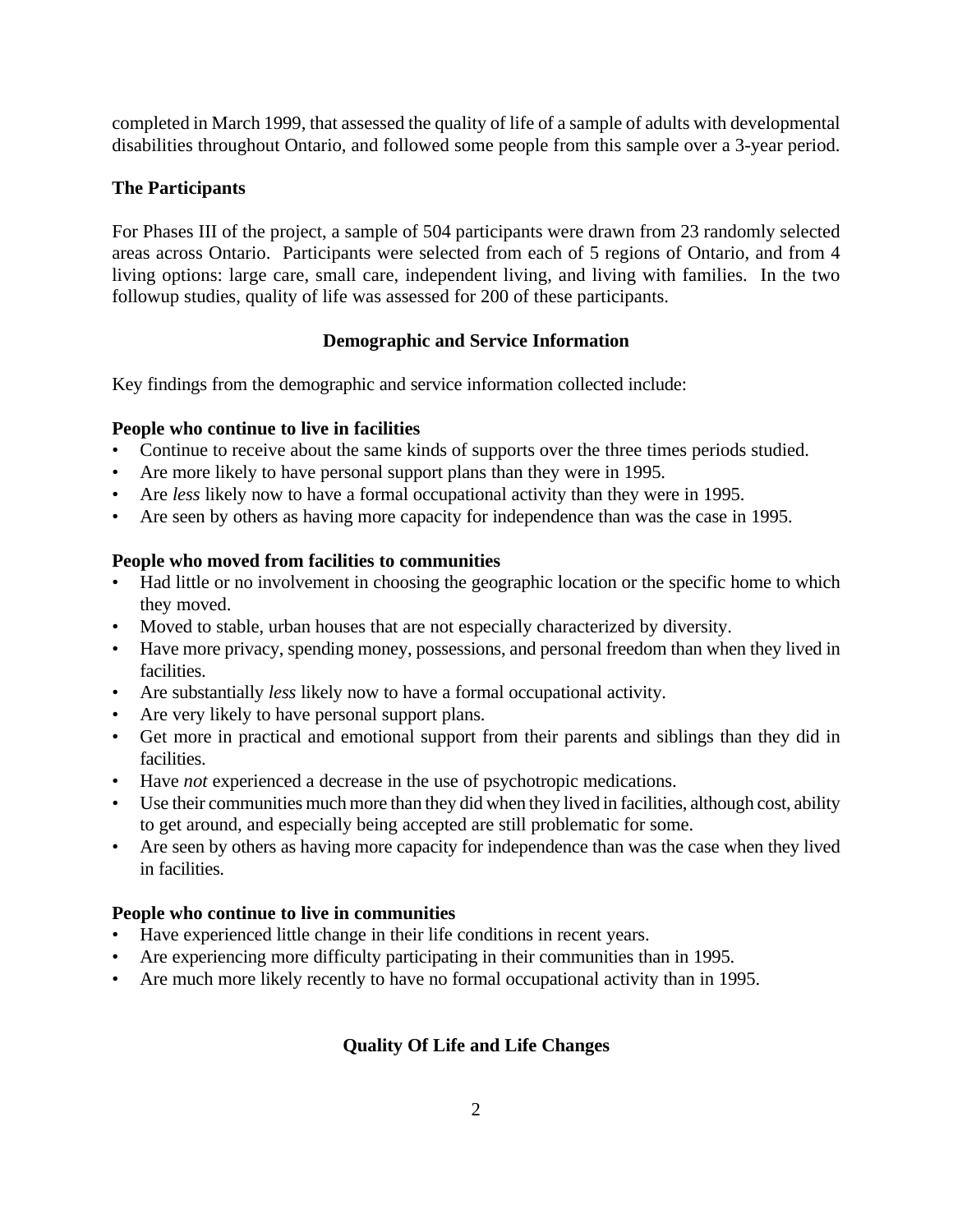Quality of life was assessed and followed over time for: people who continued to live in large congregate care, people who moved from large congregate care to community living, and people who continued to live in communities. The key findings for each of the three groups are:

### **People who continued to live in large congregate care**

- Overall, quality of life scores are quite low.
- Quality of life scores did not change significantly over time.

### **People who moved from facilities to communities**

- Improved quality of life is associated with moves from large care facility living to community living.
- Quality of life scores continue to be fairly low even for people who moved to communities, especially for nonverbal people.

### **People who lived in communities**

- Quality of life scores are higher for verbal people than for nonverbal people.
- Quality of life scores do not differ significantly for people living independently, with families, or in small congregate care.
- Some quality of life scores increased for verbal people over time.
- Some quality of life scores for nonverbal people in small congregate care have been falling in recent years.

## **Quality Of Life and Four Key MCSS Principles**

Four key MCSS principles were examined: (1) personal control, including decision making and opportunities from which decisions can be made; (2) independence, including personal independence and environmental independence; (3) integration, including social integration and community activities integration, and (4) personal support, including practical support and emotional support. The degree to which each of the four principles changed over time, and were related to quality of life was examined. The key main findings are:

#### **Personal control**

- Decision making and opportunities scores are higher for verbal than for nonverbal people.
- Decision making and opportunities scores increased when people moved from facilities to communities.
- Decision making and opportunities scores for people who have moved from facilities to communities are similar to the same scores for people who have always lived in communities.
- The degree to which people make decisions and have opportunities from which decisions can be made is related to quality of life, especially for nonverbal people. This suggest we should promote more decision making and provide more opportunities.

#### **Independence**